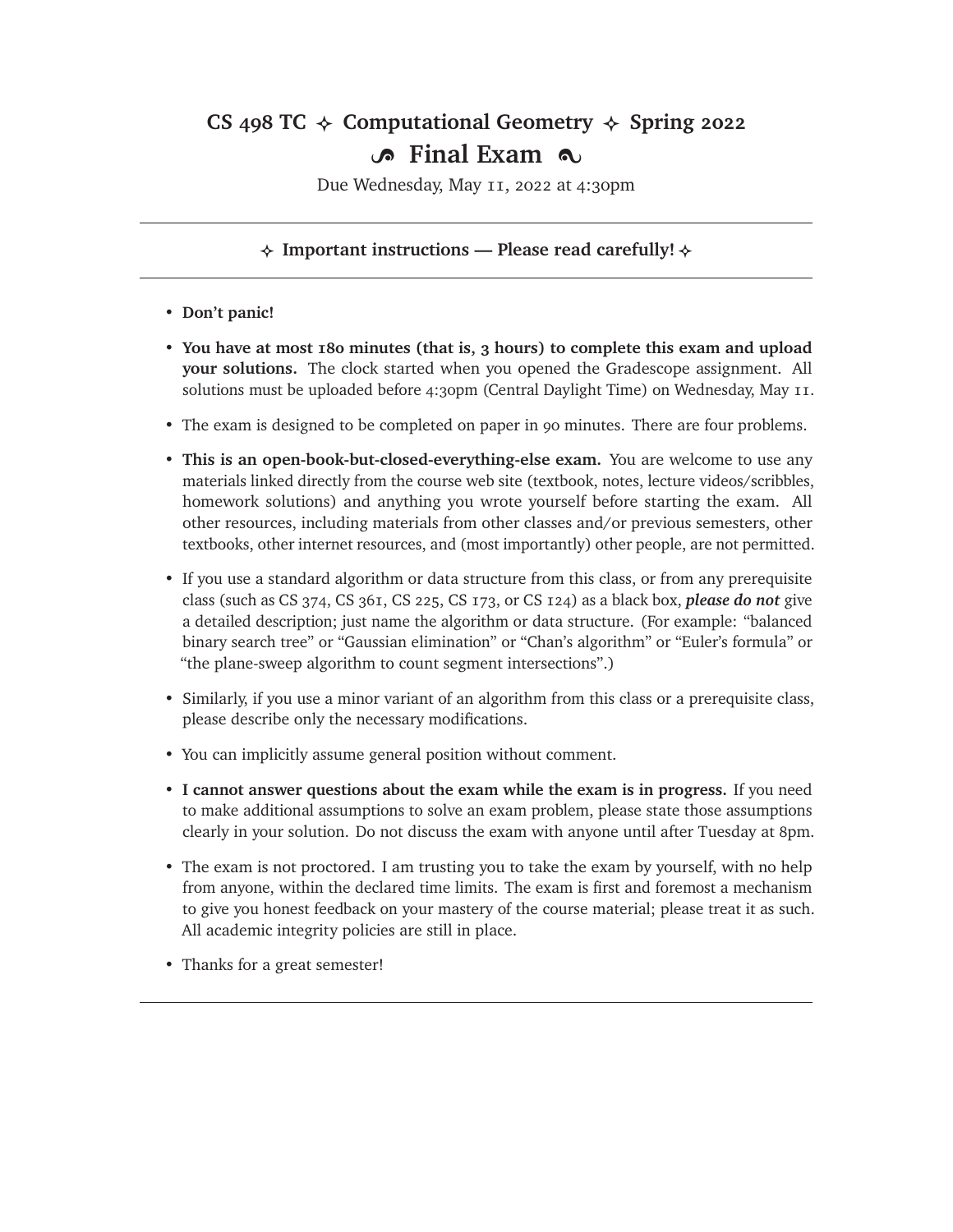1. Inspired by your sketches of the Manhattan skyline, the residents of Elon Musk's rapidly growing Martian settlement ask you develop an algorithm to sketch *their* skyline. The Musketeers, as they are obviously called, $1$  live in geodesic domes of various sizes.

We are given an array  $D[1..n]$  of upper semicircles ("domes") centered on the *x*-axis. Each dome is represented by its center *x*-coordinate  $D[i].x$  and its radius  $D[i].r$ . The *skyline* of *D* is the boundary of the set of points that are above the *x*-axis and outside every dome in *D*.

Describe and analyze an efficient algorithm to compute the skyline of *D*. Assume you can compute the exact point where two domes intersect, or correctly determine that they do not intersect, in constant time.



2. Recall that a cubic polynomial is any function of the form  $f(x) = ax^2 + bx^2 + cx + d$ , where *a*, *b*,*c*, *d* are real numbers. A *cubic slab* is the region of the plane bounded between two cubic polynomials that differ only in their constant coefficient:

$$
\{(x,y) \mid ax^3 + bx^2 + cx + d^- \le y \le ax^3 + bx^2 + cx + d^+\}
$$

The *width* of a cubic slab is the vertical distance  $d^+ - d^-$  between its two bounding curves.

- (a) Describe and analyze an algorithm to find the *minimum*-width cubic slab that contains a given set of points in the plane.
- (b) Now suppose we are given a set *R* of red points and a set *B* of blue points in the plane. Describe and analyze an algorithm that either computes the *maximum*-width cubic slab that separates the red points from the blue points, or correctly reports that there is no such slab.



<span id="page-1-0"></span><sup>1</sup>Elon's insistence on "Musken Raiders" has largely been ignored, except by Disney's lawyers.